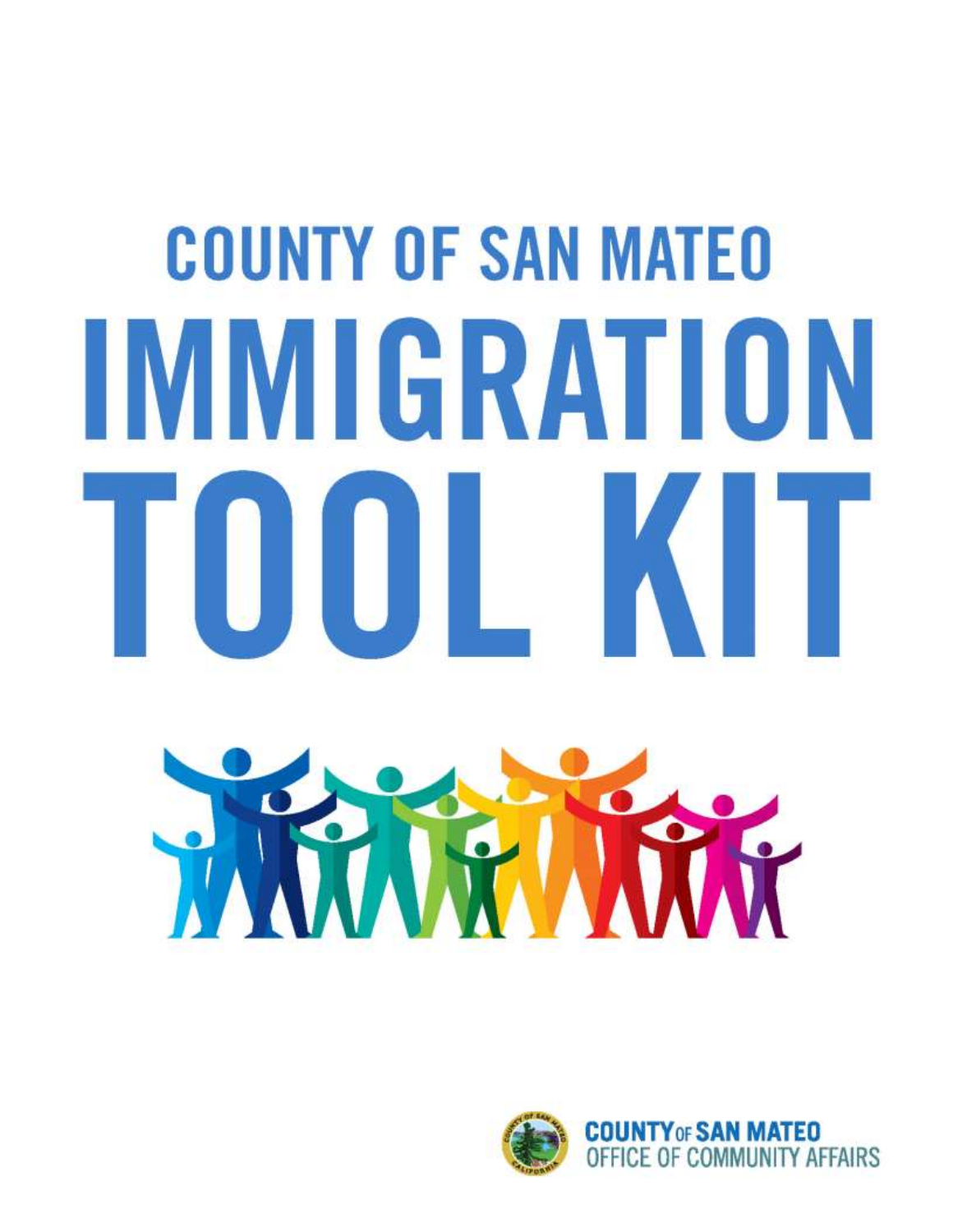

San Mateo County mission is to provide the Immigrant community with an easily accessible and inclusive inventory of countywide service that will assist immigrants in their navigation of resources within San Mateo County.

The Office of Community Affairs, Immigrant Services have created a Immigration Tool Kit to aid in case of an emergency. This toolkit includes knowing your rights, child care plan and other useful resources. Make sure to consult with an attorney regarding your specific situation or most importantly if you have any legal questions.

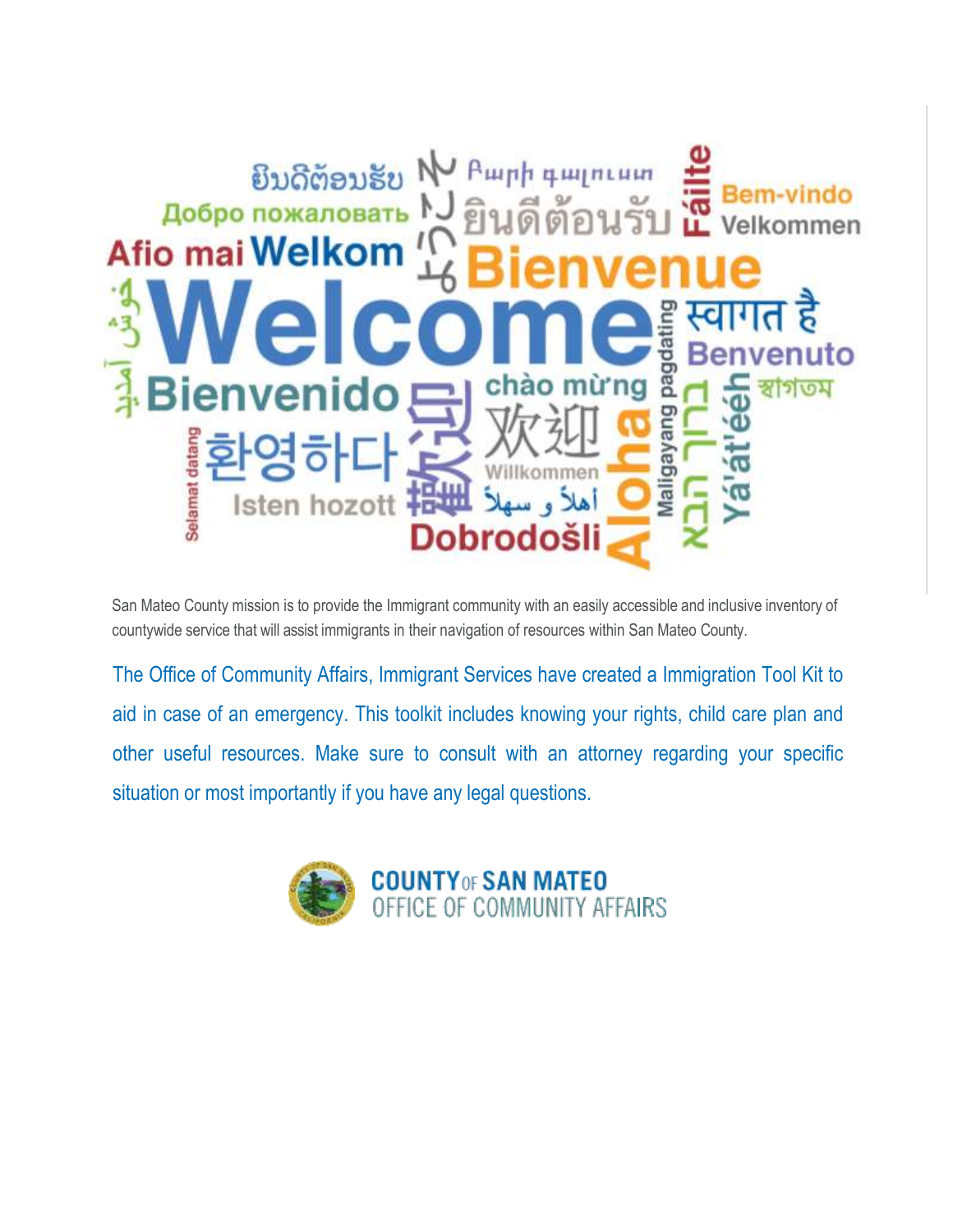# **TABLE OF CONTENTS**

#### KNOW YOUR RIGHTS 4

Both documented and undocumented immigrant have rights in this country. It is important that everyone in a household understands they have the right to remain silent if ICE comes around. A list of these rights, and a card asserting these rights, are included in this packet. Make sure to speak to an attorney in regards to your specific case.

#### CHILD CARE PLAN 7

The child care plan consists of helpful tools in case ICE detain an individual. This plan is meant to make sure that there is a foundation of information for your children and those who will care for them in the case of an emergency. Make sure to speak to an attorney on your specific case.

| <b>OTHER RESOURCES</b>                                             |     |
|--------------------------------------------------------------------|-----|
| <b>Important Document Checklist</b>                                | 11  |
| Immigration Legal Representation, Deportation Defense & Family Law | 12. |
| How to: USICIS Case Status update                                  | 14  |
| How to: Detainee Locator System                                    | 16  |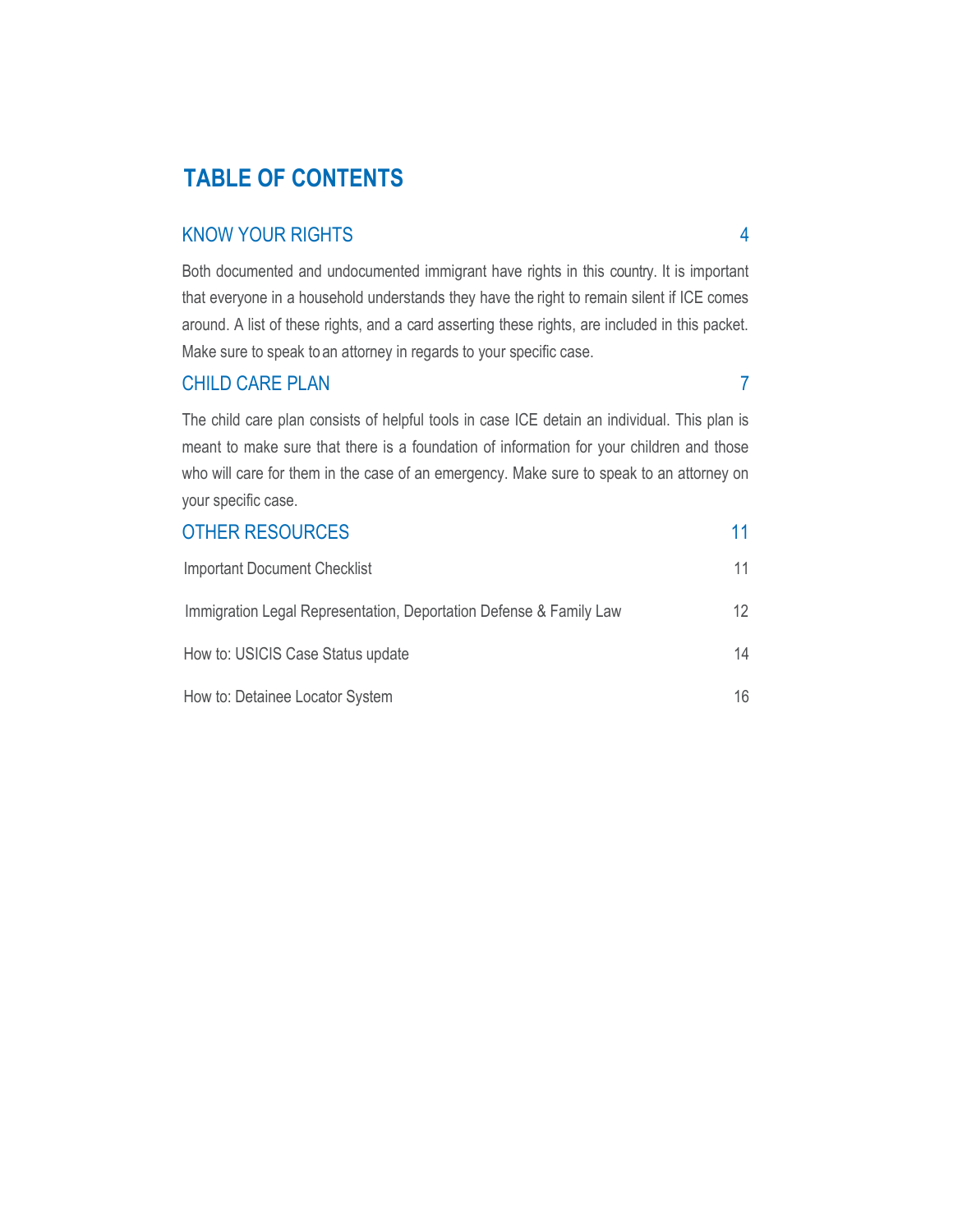# KNOW YOUR RIGHTS

## **REMAIN CALM AND DO NOT TRY TO RUN AWAY. IF YOU DO, ICE MAY USE THAT AGAINST YOU.**

Everyone – no matter your immigration status – has rights in this country.

Talk to everyone in your family (including children) and household to make sure they all know what to do if approached by immigration officials (ICE) at your house.

#### **ICE AT YOUR DOOR**

Do not open the door for ICE without a signed warrant. You do not need to open the door unless an ICE agent can show you a warrant signed by a judge with your specific, correct name and address on it. If ICE knocks on your door, ask them to slide the search warrant under the floor or through a window. If ICE unable to provide you with proof of signed warrant, then you do not have to open the door. Once you open the door, you are at risk of losing certain rights.

Below is a copy "Know Your Rights Red Card." Printed Version can be found on page 18.

You have constitutional rights:

- DO NOT OPEN THE DOOR if an immigration agent is knocking on the door.
- DO NOT ANSWER ANY QUESTIONS from an immigration agent if they try to talk to you. You have the right to remain silent.
- DO NOT SIGN ANYTHING without first speaking to a lawyer. You have the right to speak with alawyer.
- If you are outside of your home, ask the agent if you are free to leave and if they say yes, leave calmly.
- GIVE THIS CARD TO THE AGENT. If you are inside of your home , show the card through the window or slide it under the door.

I do not wish to speak with you, answer your questions, or sign or hand you any documents based on my 5th Amendment rights under the United States Constitution.

I do not give you permission to enter my home based on my 4th Amendment rights under the United States Constitution unless you have a warrant to enter, signed by a judge or magistrate with my name on it that you slide under the door. I do not give you permission to search any of my belongings based on my 4th Amendment rights.

I choose to exercise my constitutional right.

**4**

These cards are available to citizens and noncitizens alike.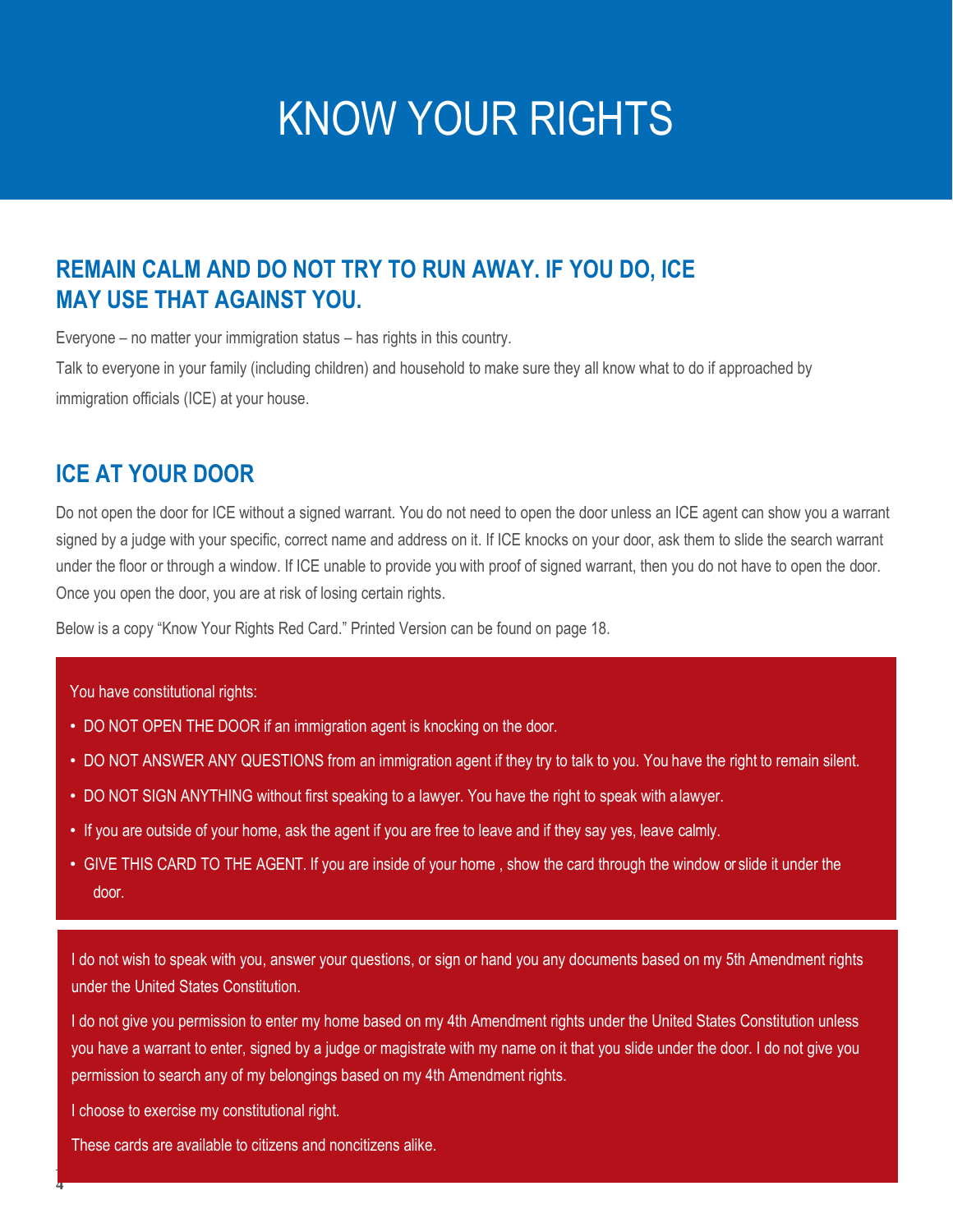# **TALKING TO ICE**

You do not have to talk to ICE or answer their questions. You have the right to remain silent. You can refuse to speak to an ICE agent. Do not answer any questions, especially about your birthplace, immigration status or how you entered the United States. Do not give them any personal information about yourself or anyone in your family. State that you would like to remain silent and request the presence of your attorney. Have your children and others in your family practice saying "no" to ICE.

You have the right to refuse to sign anything before you speak with an attorney. Do not sign anything you do not understand or agree with, for this may result in you being deported immediately without a hearing. Ask to speak to a lawyer and request to go in front of an immigration judge. You have the right to both a phone call and the right to an attorney if you are in ICE custody. Makes sure to carry your immigration lawyer's phone number at all times.

# **OTHER RESOURCES**

Make sure you have contact information for your country's nearest consulate. Many consulates have an emergency number for further assistance. Have that number available in case ICE detains you.

| <b>CONSULATE</b> | PHONE NUMBER   |
|------------------|----------------|
| Mexico           | (415) 354-1700 |
| El Salvador      | (415) 771-8524 |
| Guatemala        | (415) 563-8319 |
| China            | (415) 852-5900 |
| Philippines      | (415) 433-6666 |

Other Informative websites:

- San Mateo County Immigrant Services: cmo.smcgov.org/immigrant-services
- [Rapid Response Network: www.thelibreproject.org](http://www.thelibreproject.org/)
- [Informed Immigrant: www.Informedimmigrant.com](http://www.informedimmigrant.com/)
- [Immigrant Legal Resources Center \(ILRC\) www.Ilrc.org/community-resources](http://www.ilrc.org/community-resources)
- National Immigrant Law Center (NILC) [www.nilc.org/get.invloved/community-education](http://www.nilc.org/get.invloved/community-education-resource/know-your-rights)[resource/know-your-rights](http://www.nilc.org/get.invloved/community-education-resource/know-your-rights)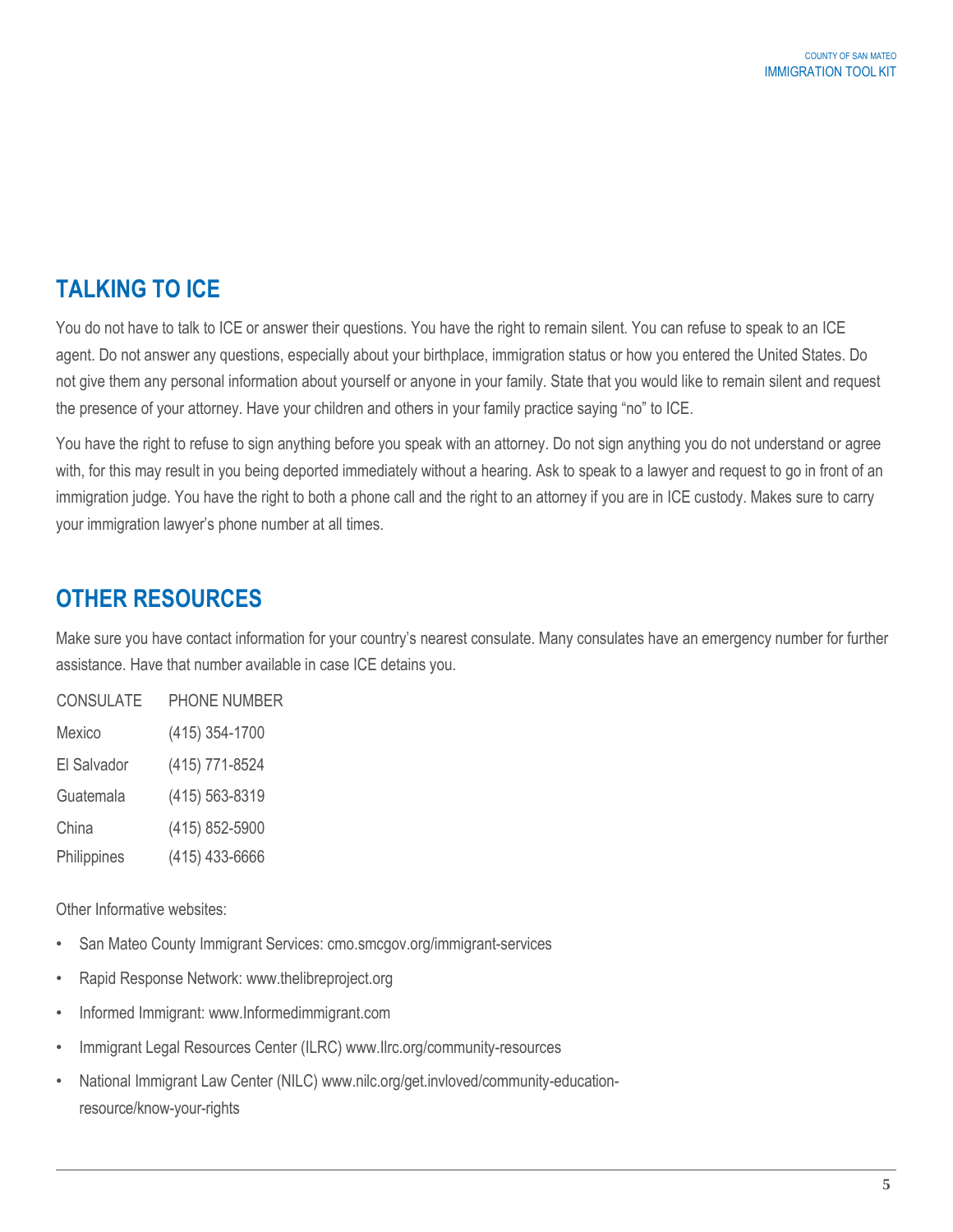# **DOCUMENT YOU SHOULD CARRY WITH YOU**

- Carry a valid work permit or green card. If you do not have one, generally it is advisable to carry a municipal ID or driver's license if it was issued in the United States contains no information at all about your immigration status or your country origin.
- At all time, carry a red card to exercise your right to remain silent in case you are stopped or interrogated by ICE. (See page 18 for printable version)
- Carry the telephone number of an immigration lawyer, advocate or non-profit immigration legal services provider you will call in an emergency.

# **DOCUMENT YOU SHOULD NOT CARRY WITH YOU**

- DO NOT carry any documents about your country of origin
- DO NOT carry any false identity documents or false immigration documents

# **WARNING! PROTECT YOURSELF FROM FRAUD**

Only a licensed attorney or accredited representative is authorized and qualified to assist you with your immigration case. Do not hire anyone who:

- Refuses to give you a written contract
- Charges you for blank immigration forms
- Promises you a good result because of their special contacts at immigration
- Pretends to be qualified lawyer or bonded immigration consultant
- Ask you to lie on a form or sign a blank document or
- Charges you to "get in a waiting list" or "put your application in line" There is no list.

If you suspect fraud, report it to your consulate or the police, or contact the Federal Trade Commission to file a complaint in English or Spanish at 877-FTC-Help (877-382-4357). Visit Stop Notario Fraud for more [information and resources.](http://www.stopnotariofraud.org/)  [www.stopnotariofraud.org](http://www.stopnotariofraud.org/)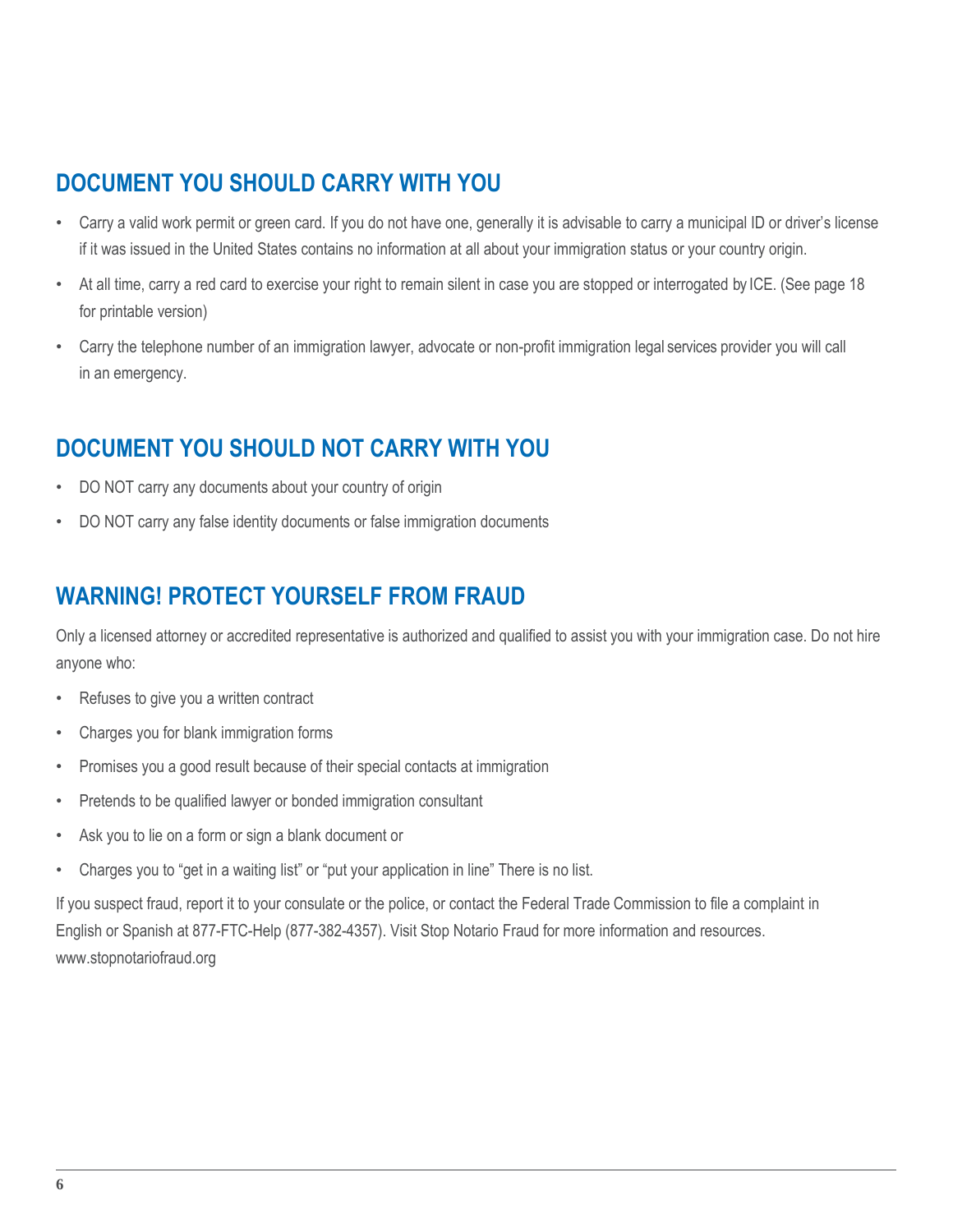# CHILD CARE PLAN

# **TALK TO YOUR CHILDREN ABOUT YOUR PLAN**

Without worrying them, assure your children that they will be taken care of if for some reason you are unable to care for them. Let them know who will care for them until you can.

# **DECIDE WHO CAN CARE FOR YOUR CHILDREN IF YOU ARE UNABLE TO**

Have a conversation with those who will be responsible for your children. It's important to take the time to verify that the intending adult is registered as an emergency contact at your child's school. Your child's school may only release your child to adults you designate. It is important to make sure to update the school, after school, daycare, summer camp, and any other program of any changes. Emergency contact sheets and release forms should include the names of those who can and cannot pick up your children. If you have active restraining order against anyone, make sure you give a copy to the school.

Make sure the people who can pick up and care for your children are up to date on your child's location and school schedule.

# **WRITE DOWN INSTRUCTIONS IF YOU CHILD HAS ANY MEDICAL CONDITIONS AND/ OR TAKES ANY MEDICATION**

Make sure to write down any medical conditions or allergies your children have. Leave any instructions needed for all medication that your child takes. Provide a copy to your child school and the adult designated to care for your children.

# **TAKE ACTION**

With the help of a Family law attorney, a plan can be designed that best suits you and your children. Caregiver's Authorization Affidavit, Verbal Agreement, Guardianship, a Note on Power of Attorney are all varies ways to plan for another adult to care for your child.

Make sure your USA citizen children have a passport. If your child was born in your home country, check with your embassy or consulate for more information on obtaining a passport. [Visit www.travel.state.gov](http://www.travel.state.gov/) for more information on obtaining a U.S. passport.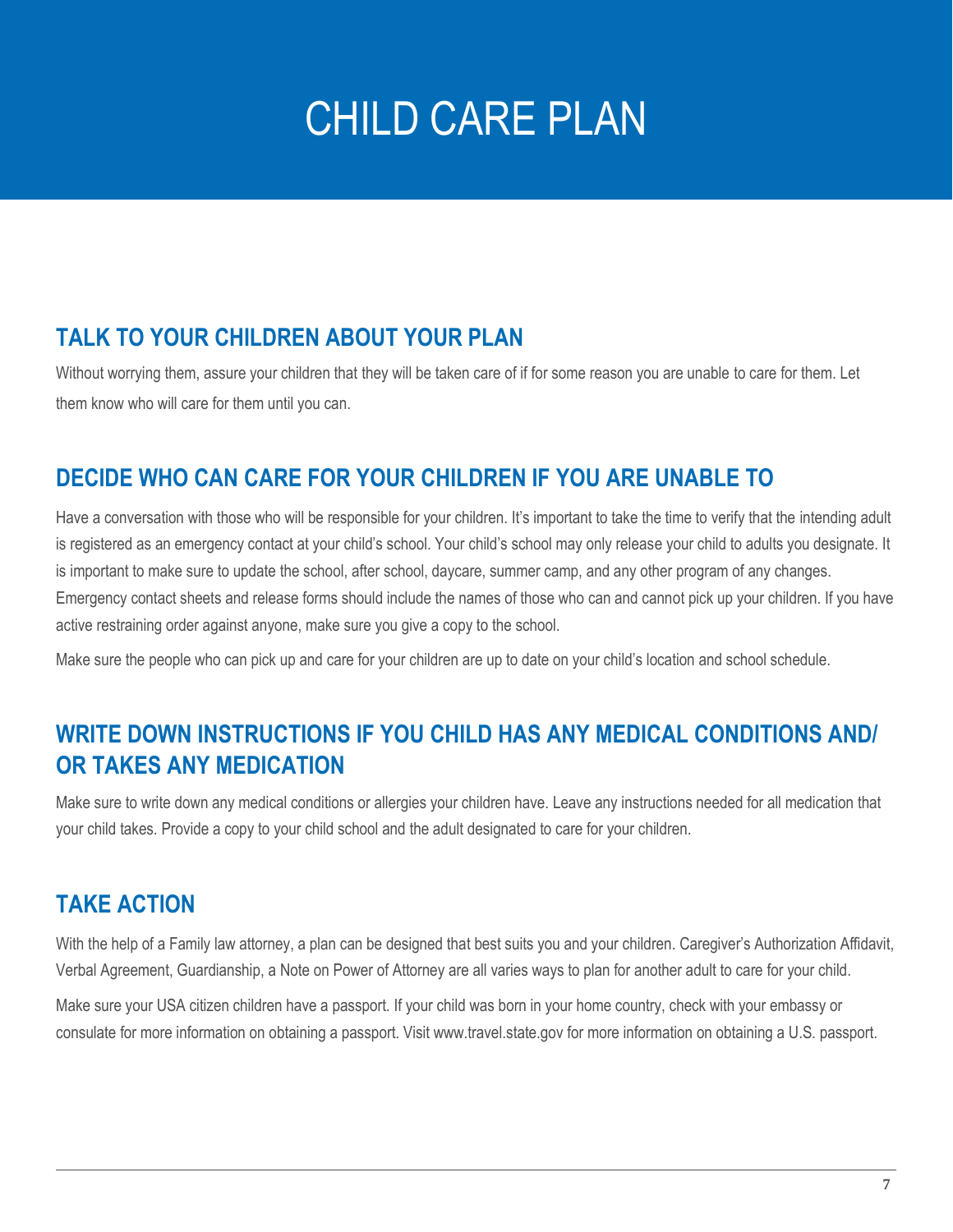# **IMPORTANT CHILDREN INFORMATION**

#### CHILD'S INFORMATION

| Child's Name: <u>experience</u> and the set of the set of the set of the set of the set of the set of the set of the set of the set of the set of the set of the set of the set of the set of the set of the set of the set of the   |
|--------------------------------------------------------------------------------------------------------------------------------------------------------------------------------------------------------------------------------------|
| Date of Birth: <u>contract the contract of the contract of the contract of the contract of the contract of the contract of the contract of the contract of the contract of the contract of the contract of the contract of the c</u> |
| Child's Cell Phone Number (If applicable): <u>example and a series of the series of the series of the series of the series of the series of the series of the series of the series of the series of the series of the series of </u> |
|                                                                                                                                                                                                                                      |
|                                                                                                                                                                                                                                      |
| School Address: <u>Communications and Communications and Communications and Communications and Communications and Communications and Communications and Communications and Communications and Communications and Communications </u> |
|                                                                                                                                                                                                                                      |
|                                                                                                                                                                                                                                      |
|                                                                                                                                                                                                                                      |
| After School Program: <u>After School Program:</u> After School Program: After School Program: After School Program: After School Program: After School Program: After School Program: After School Program: After School Program:   |
|                                                                                                                                                                                                                                      |
|                                                                                                                                                                                                                                      |
|                                                                                                                                                                                                                                      |
| Allergies: Allergies: Allergies: Allergies: Allergies: Allergies: Allergies: Allergies: Allergies: Allergies: Allergies: Allergies: Allergies: Allergies: Allergies: Allergies: Allergies: Allergies: Allergies: Allergies: Al       |
| Medical Conditions: New York Structure and Structure and Structure and Structure and Structure and Structure and Structure and Structure and Structure and Structure and Structure and Structure and Structure and Structure a       |
|                                                                                                                                                                                                                                      |
| Doctor's Phone Number: <u>example and the set of the set of the set of the set of the set of the set of the set of the set of the set of the set of the set of the set of the set of the set of the set of the set of the set of</u> |
|                                                                                                                                                                                                                                      |
|                                                                                                                                                                                                                                      |
| Health Insurance: New York Changes and Changes and Changes and Changes and Changes and Changes and Changes and Changes and Changes and Changes and Changes and Changes and Changes and Changes and Changes and Changes and Cha       |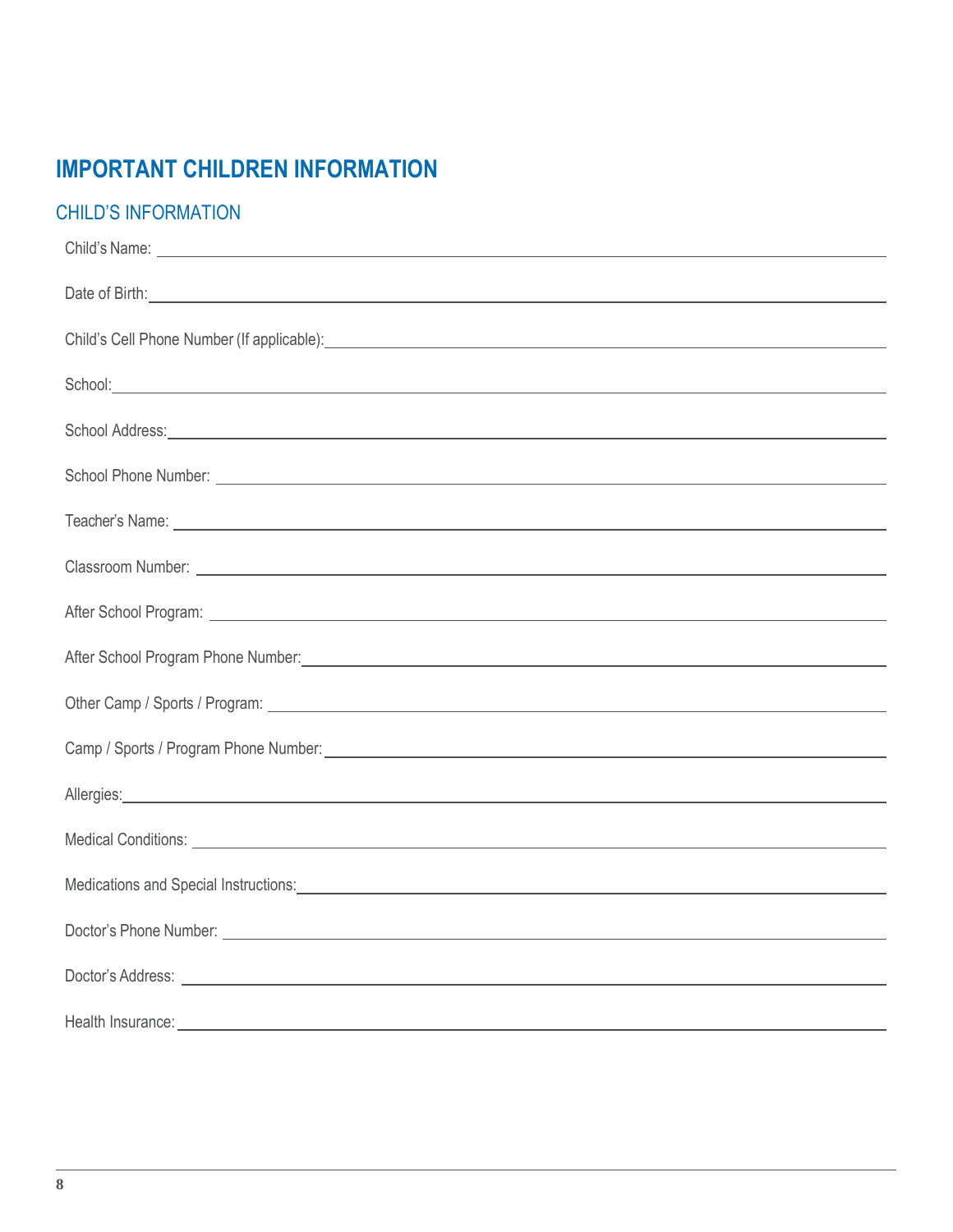CHILD CARE PLAN

# EMERGENCY NUMBER AND IMPORTANT CONTACT INFORMATION

#### EMERGENCY NUMBERS

| Immediate Emergency: 911 |                                                                                                                                                                                                                                    |
|--------------------------|------------------------------------------------------------------------------------------------------------------------------------------------------------------------------------------------------------------------------------|
|                          | Police Department: <u>contract and the product</u> of the contract of the contract of the contract of the contract of the contract of the contract of the contract of the contract of the contract of the contract of the contract |
| Fire Department:         |                                                                                                                                                                                                                                    |
| Poison Control:          |                                                                                                                                                                                                                                    |

#### FAMILY CONTACTS

| Home Phone: <u>contract the contract of the contract of the contract of the contract of the contract of the contract of the contract of the contract of the contract of the contract of the contract of the contract of the cont</u> |
|--------------------------------------------------------------------------------------------------------------------------------------------------------------------------------------------------------------------------------------|
| Cell Phone: <u>Call Phone:</u> Call Phone: Call Phone: Call Phone: Call Phone: Call Phone: Call Phone: Call Phone: Call Phone: Call Phone: Call Phone: Call Phone: Call Phone: Call Phone: Call Phone: Call Phone: Call Phone: Call  |
| Work Address: <u>www.community.com and a series of the series of the series of the series of the series of the series of the series of the series of the series of the series of the series of the series of the series of the s</u> |
| Work Phone experience and the contract of the contract of the contract of the contract of the contract of the contract of the contract of the contract of the contract of the contract of the contract of the contract of the        |
| Father/ Parent / Guardian: <u>Contractor Communication</u> Contractor Communication Contractor Communication Communication                                                                                                           |
| Home Phone: <u>contract the contract of the contract of the contract of the contract of the contract of the contract of the contract of the contract of the contract of the contract of the contract of the contract of the cont</u> |
| Cell Phone: <u>contract the contract of the contract of the contract of the contract of the contract of the contract of the contract of the contract of the contract of the contract of the contract of the contract of the cont</u> |
| Work Address: <u>Quantity and Community and Community and Community and Community and Community and Community and Community and Community and Community and Community and Community and Community and Community and Community an</u> |
| Work Phone: <u>Contract Communication</u> Contract Contract Contract Contract Contract Contract Contract Contract Contract Contract Contract Contract Contract Contract Contract Contract Contract Contract Contract Contract Contr  |
|                                                                                                                                                                                                                                      |

#### EMERGENCY CONTACT

| Relationship to the Children: New York Children Children Children Children Children Children Children Children |
|----------------------------------------------------------------------------------------------------------------|
| Phone Number: <u>December 2008</u>                                                                             |
|                                                                                                                |
|                                                                                                                |
|                                                                                                                |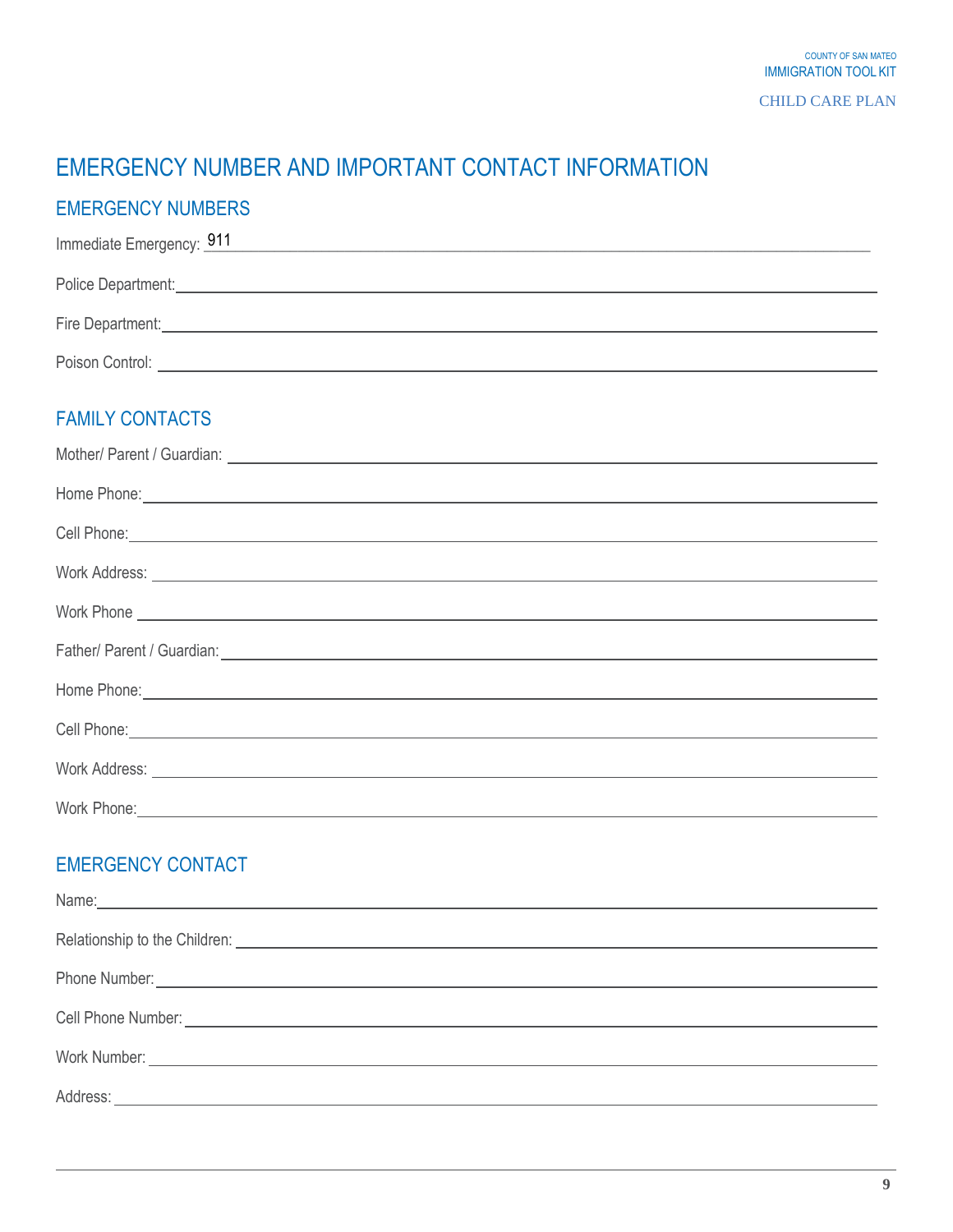# EMERGENCY NUMBER AND IMPORTANT CONTACT INFORMATION MISCELLANEOUS CONTACTS

| Doctor: <u>with the contract of the contract of the contract of the contract of the contract of the contract of the contract of the contract of the contract of the contract of the contract of the contract of the contract of </u> |
|--------------------------------------------------------------------------------------------------------------------------------------------------------------------------------------------------------------------------------------|
| Phone Number: <u>example and the second contract of the second contract of the second contract of the second contract of the second contract of the second contract of the second contract of the second contract of the second </u> |
|                                                                                                                                                                                                                                      |
| Policy Number: <u>example and the second contract of the second contract of the second contract of the second contract of the second contract of the second contract of the second contract of the second contract of the second</u> |
| <b>PEDIATRICIAN</b>                                                                                                                                                                                                                  |
| Name: <u>contract and contract and contract and contract and contract and contract and contract and contract and contract and contract and contract and contract and contract and contract and contract and contract and contrac</u> |
| Phone Number: <u>example and the second control of the second control of the second control of the second control of the second control of the second control of the second control of the second control of the second control </u> |
|                                                                                                                                                                                                                                      |
| Policy Number: <u>example and the contract of the contract of the contract of the contract of the contract of the contract of the contract of the contract of the contract of the contract of the contract of the contract of th</u> |
| <b>DENTIST</b>                                                                                                                                                                                                                       |
| Name: 2008 - 2009 - 2009 - 2009 - 2009 - 2009 - 2009 - 2009 - 2009 - 2009 - 2009 - 2009 - 2009 - 2009 - 2009 - 2009 - 2009 - 2009 - 2009 - 2009 - 2009 - 2009 - 2009 - 2009 - 2009 - 2009 - 2009 - 2009 - 2009 - 2009 - 2009 -       |
| Phone Number: <u>example and the set of the set of the set of the set of the set of the set of the set of the set of the set of the set of the set of the set of the set of the set of the set of the set of the set of the set </u> |
|                                                                                                                                                                                                                                      |
| Insurance Policy Number: <u>experience</u> and the contract of the contract of the contract of the contract of the contract of the contract of the contract of the contract of the contract of the contract of the contract of the   |
| Phone Number: <u>example and the set of the set of the set of the set of the set of the set of the set of the set of the set of the set of the set of the set of the set of the set of the set of the set of the set of the set </u> |
| ATTORNEY / NONPROFIT LEGAL SERVICE PROVIDER                                                                                                                                                                                          |

# Name: experimental and the contract of the contract of the contract of the contract of the contract of the contract of the contract of the contract of the contract of the contract of the contract of the contract of the con Address: <u>Address: Address: Address: Address: Address: Address: Address: Address: Address: Address: Address: Address: Address: Address: Address: Address: Address: Address: Address: Address: Address: Address: Address: Addre</u> Phone Number: <u>Communications of the set of the set of the set of the set of the set of the set of the set of the set of the set of the set of the set of the set of the set of the set of the set of the set of the set of th</u>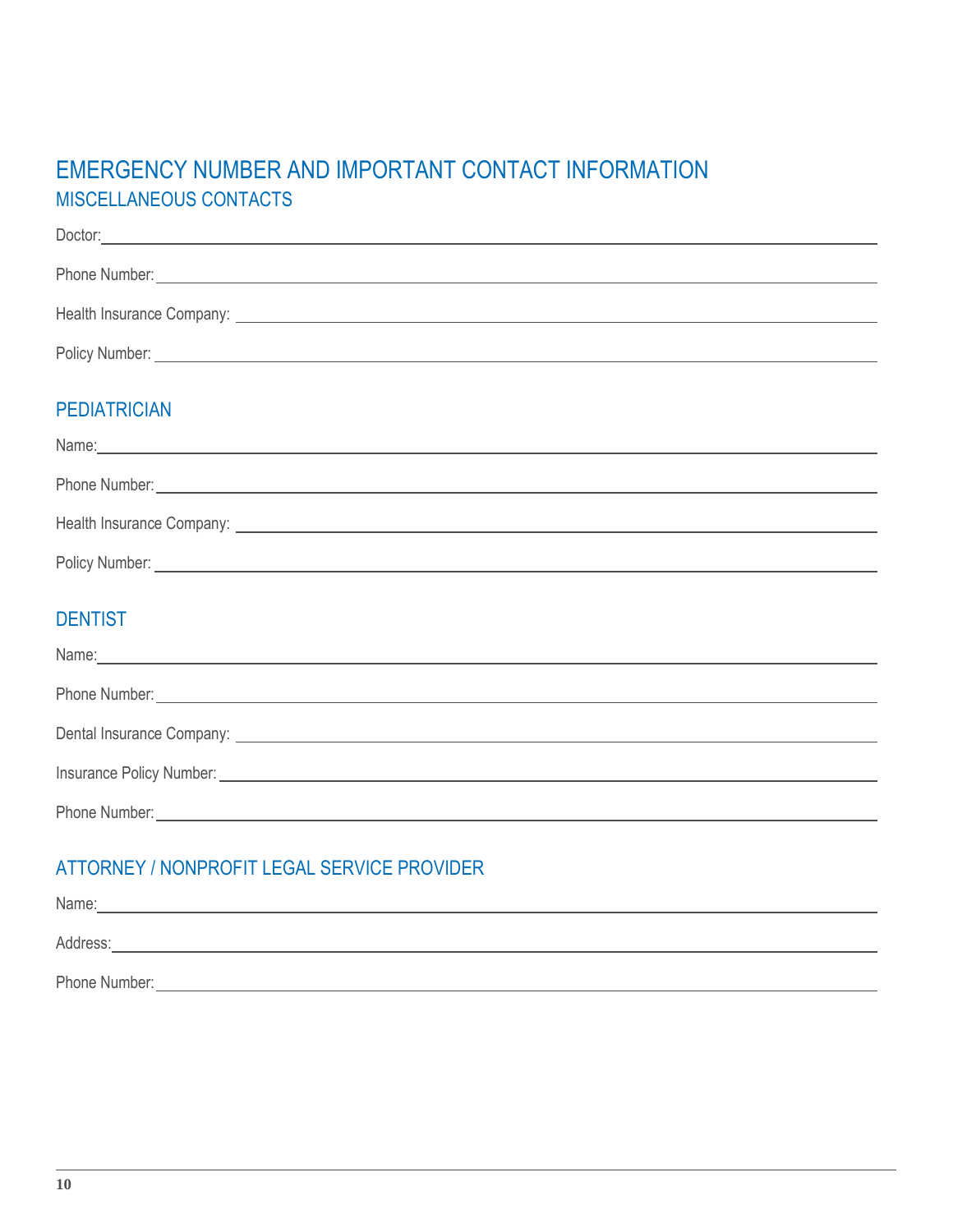# OTHER RESOURCES

# **IMPORTANT DOCUMENTS CHECK LIST**

Keep a file of all of these documents or a copy of these documents in a safe place. Tell your children, family members and emergency caregiver where to find this file in an emergency.

- Passport(s) Birth Certificate П
- Marriage License (if applicable)  $\Box$
- $\Box$ Any restraining orders you may have against anyone (if applicable)
- $\Box$ A-Number and any immigration documents (work permit, green card, visa, etc) Driver's
- $\Box$ License and / or Other Identification Cards
- Social Security Card or ITIN Number П
- $\Box$ Registry of Birth (for U.S. born children registered in parents home country) (if applicable)
- Important Children's Information  $\Box$
- Emergency Numbers and Important Contact Information  $\Box$
- $\Box$ Children Medical Information, including health Insurance, medication list, and doctor's contact information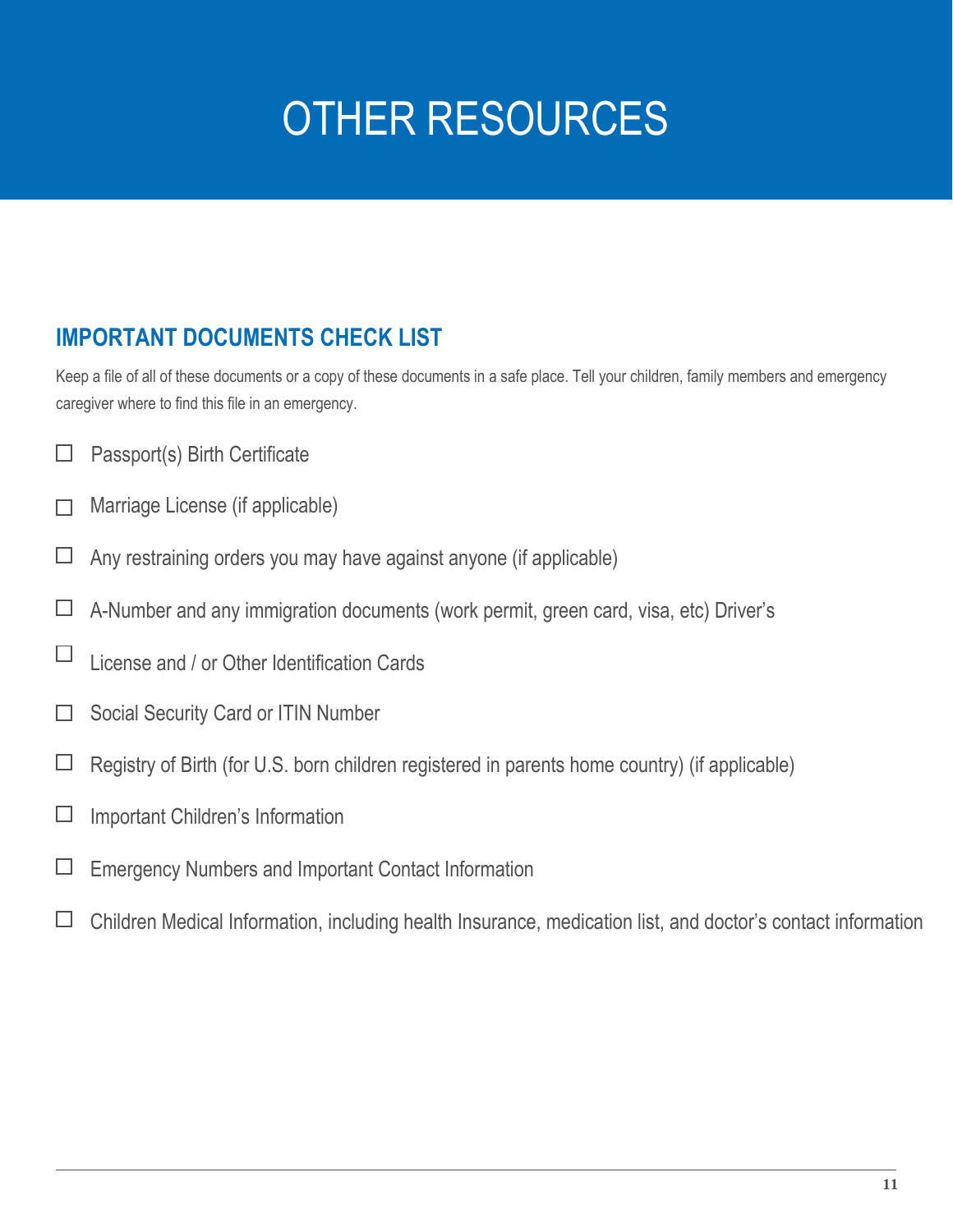# **IMMIGRATION LEGAL REPRESENTATION, DEPORTATION DEFENSE & FAMILY LAW**

#### DV RESTRAINING ORDERS CLINIC



#### BAY AREA LEGAL AID 1048 El Camino Real, Suite A Redwood City, CA 94063

(650) 358-0745 SERVICES: VAWA, U-Visa

#### DV RESTRAINING ORDERS CLINIC FAMILY LAW



#### COMMUNITY OVERCOMING RELATIONSHIP ABUSE

2211 Palm Avenue San Mateo, CA 94403 (650) 652-0800 / 24 Hotline (800) 300-1080 SERVICES: Legal Information Line, Restraining Orders, Court Accompaniment

#### **GENERAL**



#### API LEGAL OUTREACH

1121 Mission Street San Francisco, CA 94103 (415) 567-6255

SERVICES: VAWA, U-Visa, T-Visa, Naturalization, Petition, Green card Renewal, DACA, Consular Processing, Family Employment, FOIA, Change of Status



#### CATHOLIC CHARITIES

36 37th Avenue San Mateo, CA 94403 (650) 295-2160 SERVICES: Naturalization, Adjustment of Status, VAWA , U-Visas, Special Immigrant Juvenile Status, Family Petitions, Asylum, DACA



#### COASTSIDE HOPE

99 Avenue Alhambra #1089 El Granada, CA 94018 (650) 726-9071 SERVICES: Obtaining Permanent LResidence, Naturalization



#### IMMIGRATION SERVICES OF MOUNTAIN VIEW

1058 W Evelyn Avenue, Suite 30 Sunnyvale, CA 94086 (650) 780-7530 SERVICES: U-Visa, VAWA, DACA, Fee Waivers, Obtaining Permanent Residence,

Citizenship, Petition, TPS, 601A



#### INTERNATIONAL INSTITUTE OF THE BAY AREA

2600 Middlefield Road Redwood City, CA 94103 (415) 575-3500 SERVICES: Naturalization, DACA, Family Petition, Adjustment of Status, Removal of Conditions, U-Visas, VAWA, TPS, Employment Authorization, FOIA, Travel Documents, Replacement of Green Card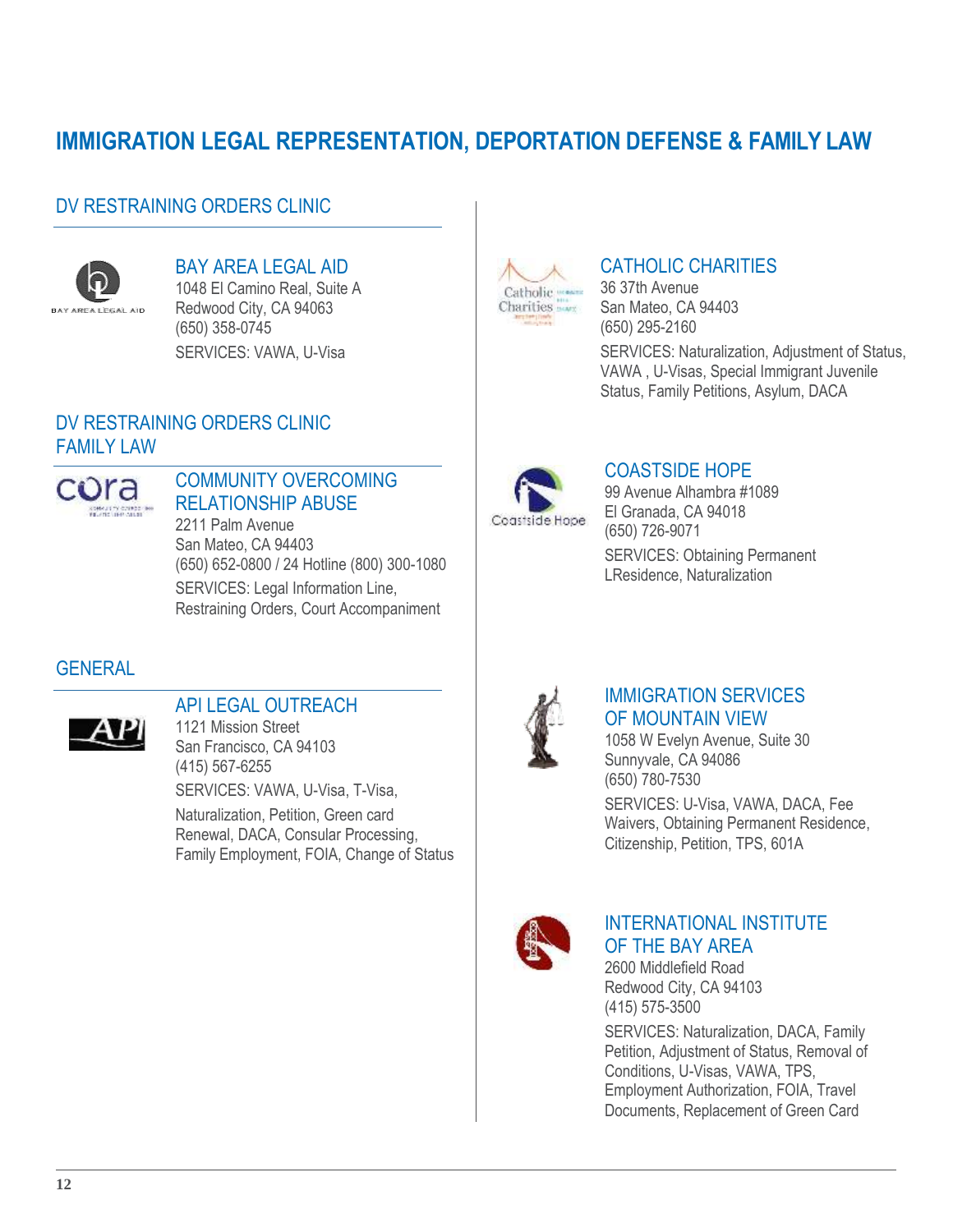#### OTHER RESOURCES



#### THE LEGAL AID SOCIETY OF SAN MATEO COUNTY

330 Twin Dolphin Drive, Suite 123 Redwood City, CA 94065 (650) 558-0915 SERVICES: Provide Pro-Bono Immigration Services: Provide pro-bono immigration services to teen parents



#### AFRICAN ADVOCACY NETWORK

938 Valencia Street San Francisco, CA 94110 (415) 503-1032

SERVICES: Adjustment of Status, Family Petitions, Consular Processing, VAWA, U-Visa, Citizenship & Naturalization, Work Permits, Asylum, TPS

# **Carecen \*sf**

### CARECEN SF

3101 Mission Street S San Francisco, CA 94110 (650) 726-9071 SERVICES: Political Asylum, Citizenship, Adjustment of Status, VAWA , T-Visa, U-Visa, TPS, Employment Authorization, DACA, Special Immigrant Juvenile Status, 601 Waivers



#### COMMUNITY LEGAL SERVICES OF EAST PALO ALTO

2117 B University Avenue East Palo Alto, CA 94303 (650) 329-6440 SERVICES: U-Visa, VAWA, Petitions, DACA, FOIA, Criminal Background Checks, Work Permit Renewals



#### LA RAZA CENTRO LEGAL

474 Valencia Street, Suite 295 San Francisco, CA 94103 SERVICES: Asylum, Family Petitions, Obtaining Legal Permanent Residency, Renewal of Green Card, Work Permits Naturalization



#### TAHIRIH JUSTICE CENTER

**IUSTICE** 17 N. H. H. L. SUUR LOWE U. San Bruno, CA (650) 270-2100 SERVICES: Gender-Based Asylum, VAWA Petitions, T-Visas, U-Visas, Special Immigrant Juvenile Status



#### PANGEA

350 Sansome Street, Suite 650 San Francisco, CA (415) 254-0475

SERVICES: VAsylum, DACA, U-Visa, Family Petitions, Consular Processing, Cancellation of Removal, Risk of Revocation of Legal Status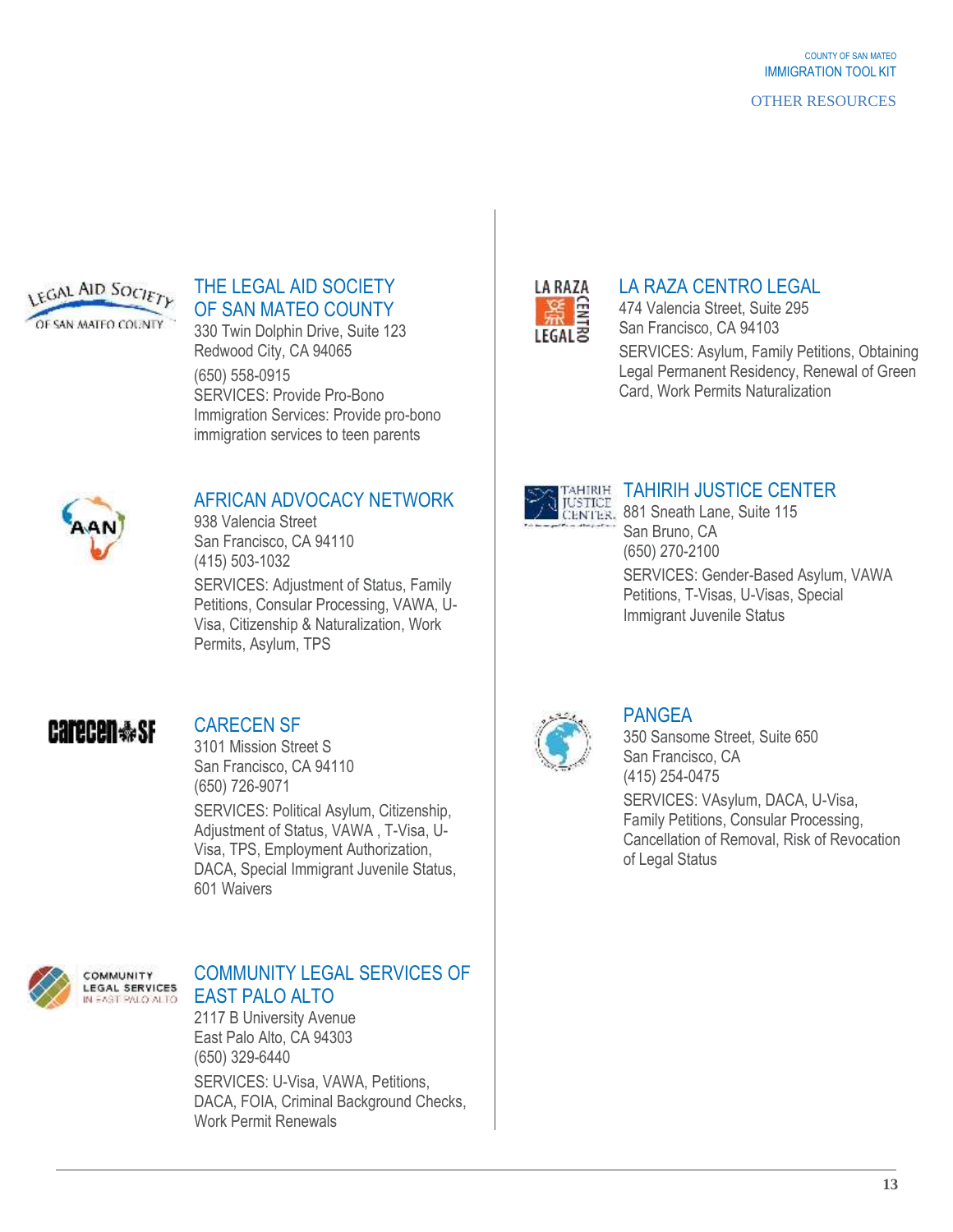# **USCIS CASE STATUS UPDATE**

What is Needed

- 1. USCIS Receipt Notice -
- 2. Internet Access
- 3.[Website: www.uscis.gov](http://www.uscis.gov/)

| MOTICE TYPE<br>Receipt<br><b>CASE TYPE</b>                                                                                                         |                                                                                                                                                                                                         | NOTICE DATE<br>April 16, 2014                                                                                                                                                                                                                                                                                                                                                             |
|----------------------------------------------------------------------------------------------------------------------------------------------------|---------------------------------------------------------------------------------------------------------------------------------------------------------------------------------------------------------|-------------------------------------------------------------------------------------------------------------------------------------------------------------------------------------------------------------------------------------------------------------------------------------------------------------------------------------------------------------------------------------------|
| I-130, Petition for Alien Relative                                                                                                                 |                                                                                                                                                                                                         |                                                                                                                                                                                                                                                                                                                                                                                           |
| RECEIPT MUMBER<br>MSCH                                                                                                                             | <b>RECOVED DATE</b><br>April 14, 2014                                                                                                                                                                   | 75.00<br>1 of 1                                                                                                                                                                                                                                                                                                                                                                           |
| <b>PROGREY GATE</b><br>April 14, 2014                                                                                                              | <b>FREEERSHOTS</b><br><b>FT ASSIS</b>                                                                                                                                                                   | <b>DATE OF BRTH</b>                                                                                                                                                                                                                                                                                                                                                                       |
|                                                                                                                                                    | 201 B INA SPOUSE OF USC                                                                                                                                                                                 | PAYMENT INFORMATION:                                                                                                                                                                                                                                                                                                                                                                      |
|                                                                                                                                                    | C/O JACK C. SUNG LAW OFFICE OF JACK C SUNG<br>2975 WILSHIRE BLVD STE 352<br>LOS ANGELES, CA. 90010<br><u>իլիեթկիրնանավներիցներեկիրելի ն</u> եր                                                          | Application/Petition Fee:<br>\$420.00<br><b>Riometrics Fee:</b><br>\$0.00<br><b>Total Amount Received:</b><br>\$420.00<br><b>Total Balance Due:</b><br>\$0.00                                                                                                                                                                                                                             |
|                                                                                                                                                    | APPLICANT/PETITIONER NAME AND MAILING ADDRESS                                                                                                                                                           |                                                                                                                                                                                                                                                                                                                                                                                           |
|                                                                                                                                                    |                                                                                                                                                                                                         |                                                                                                                                                                                                                                                                                                                                                                                           |
|                                                                                                                                                    | Please note that if a priority date is printed on this notice, the priority does not reflect earlier retained priority dates.<br>1-800-767-1833. Please also refer to the USCIS website: www.uscis.gov. | Please verify your personal information listed above and immediately notify the USCIS National Customer Service Center at the<br>If you have questions about possible immigration benefits and services, filing information, or USCIS forms, please call the USCIS<br>National Customer Service Center (NCSC) at 1-800-375-5283. If you are hearing impaired, please call the NCSC TDD at |
|                                                                                                                                                    | You will be notified separately about any other case you may have filed.                                                                                                                                |                                                                                                                                                                                                                                                                                                                                                                                           |
| phone number listed below if there are any changes.<br><b>USCIS Office Address:</b><br><b>USCIS</b><br>National Benefits Center<br>P.O. Box 648003 |                                                                                                                                                                                                         | If you have any questions or comments regarding this notice or the status of your case, please contact our customer service number.<br><b>USCIS Customer Service Number:</b><br>(800)375-5283<br><b>ATTORNEY COPY</b>                                                                                                                                                                     |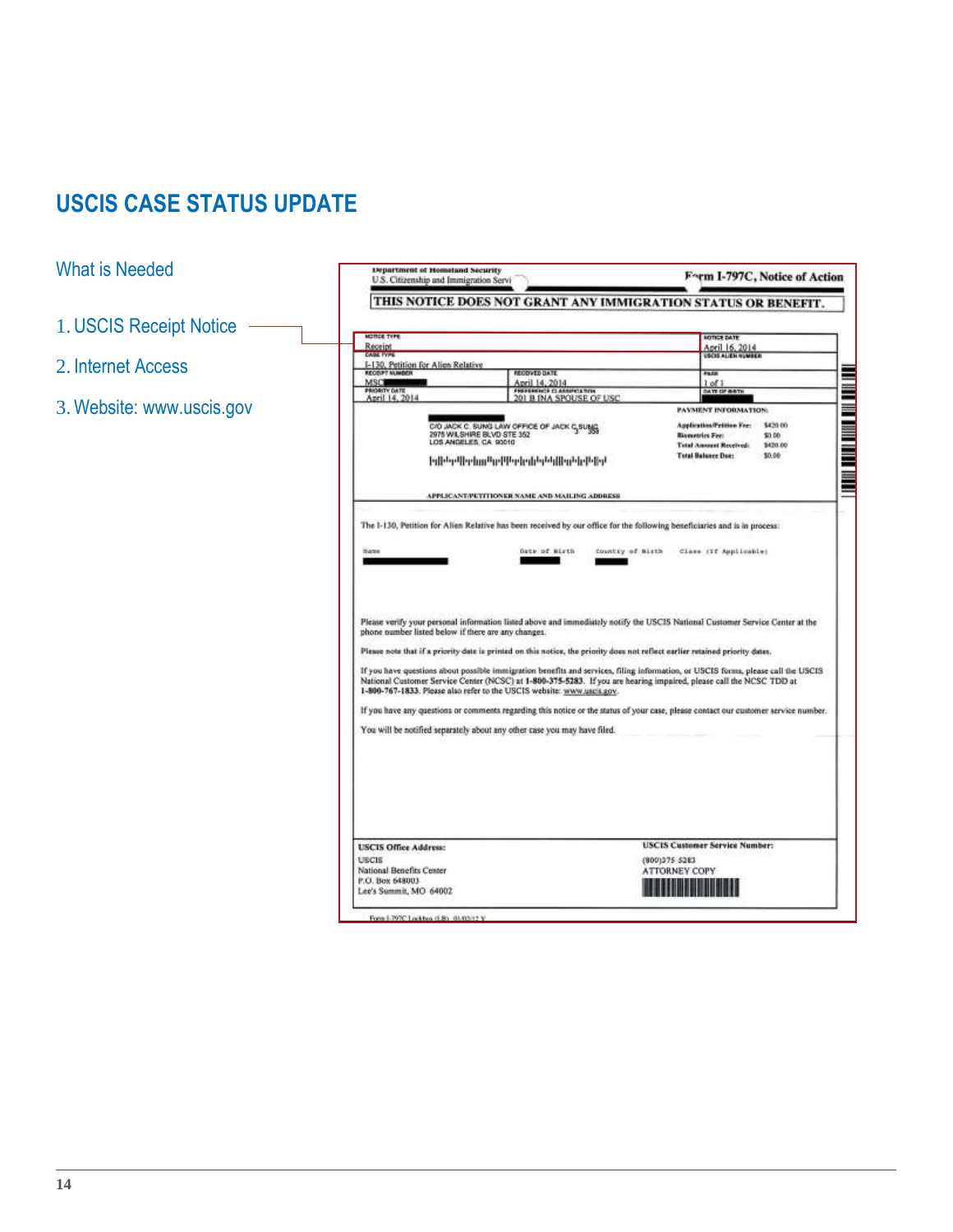#### OTHER RESOURCES

# **How to Get a Case Status Update**

STEP 1 CLICK ON **TOOL** FROM THE TOP MENU

STEP 2 CLICK ON **CASE STATUS** ONLINE ON THE DROP MENU





#### STEP 3 ENTER **USCIS RECEIPT NUMBER** IN THE TEXT BOX



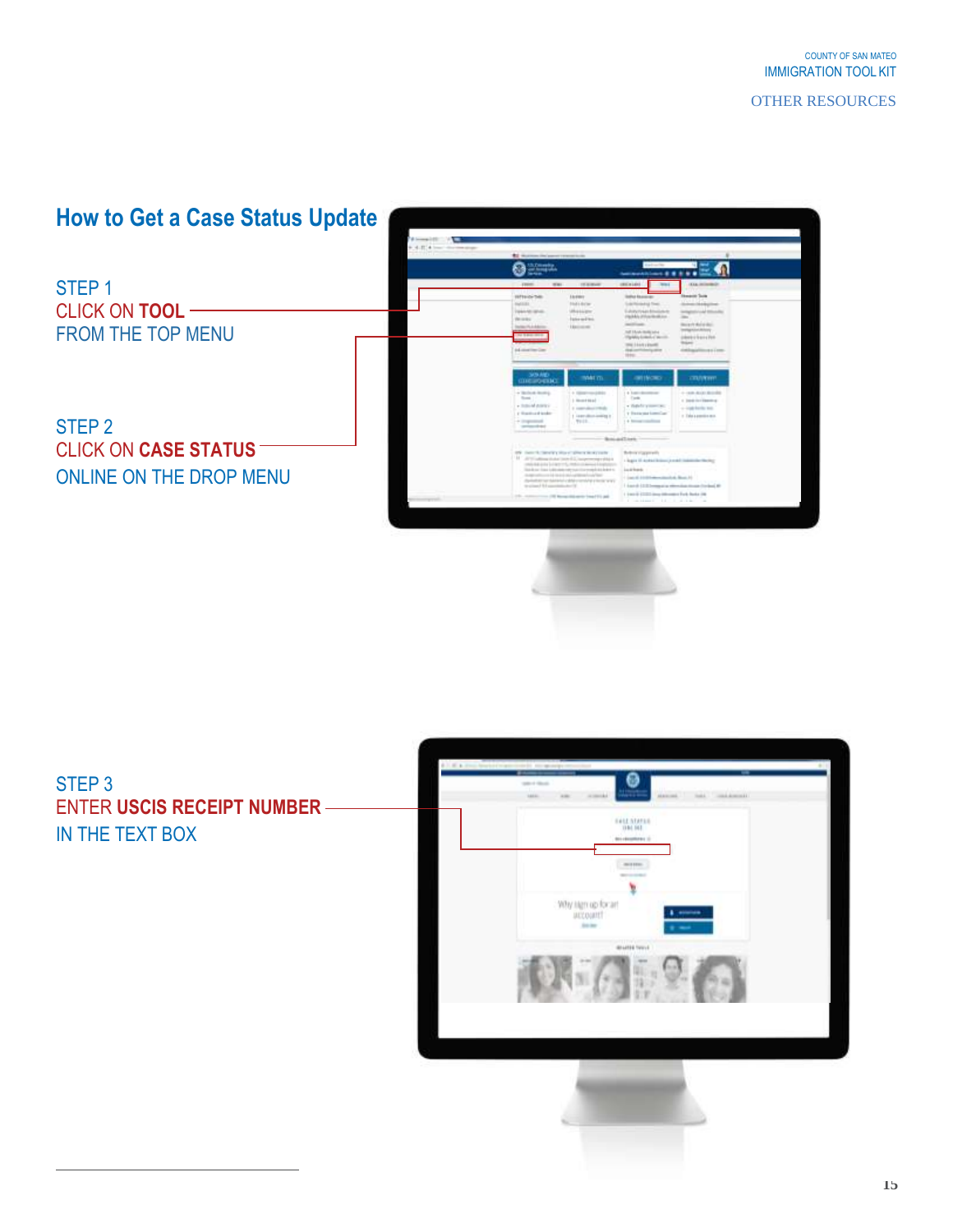# **DETAINEE LOCATOR SYSTEM [WWW.ICE.GOV](http://www.ice.gov/)**

#### What Is Needed

1. Immigrants Full Name

#### 2. A-Number

- A-Number can be located:
- Master or / and Individual Hearing Notice
- Work Authorization Card
- USCIS Receipt

#### 3.Date of Birth

4.Country of Birth of the Immigrant

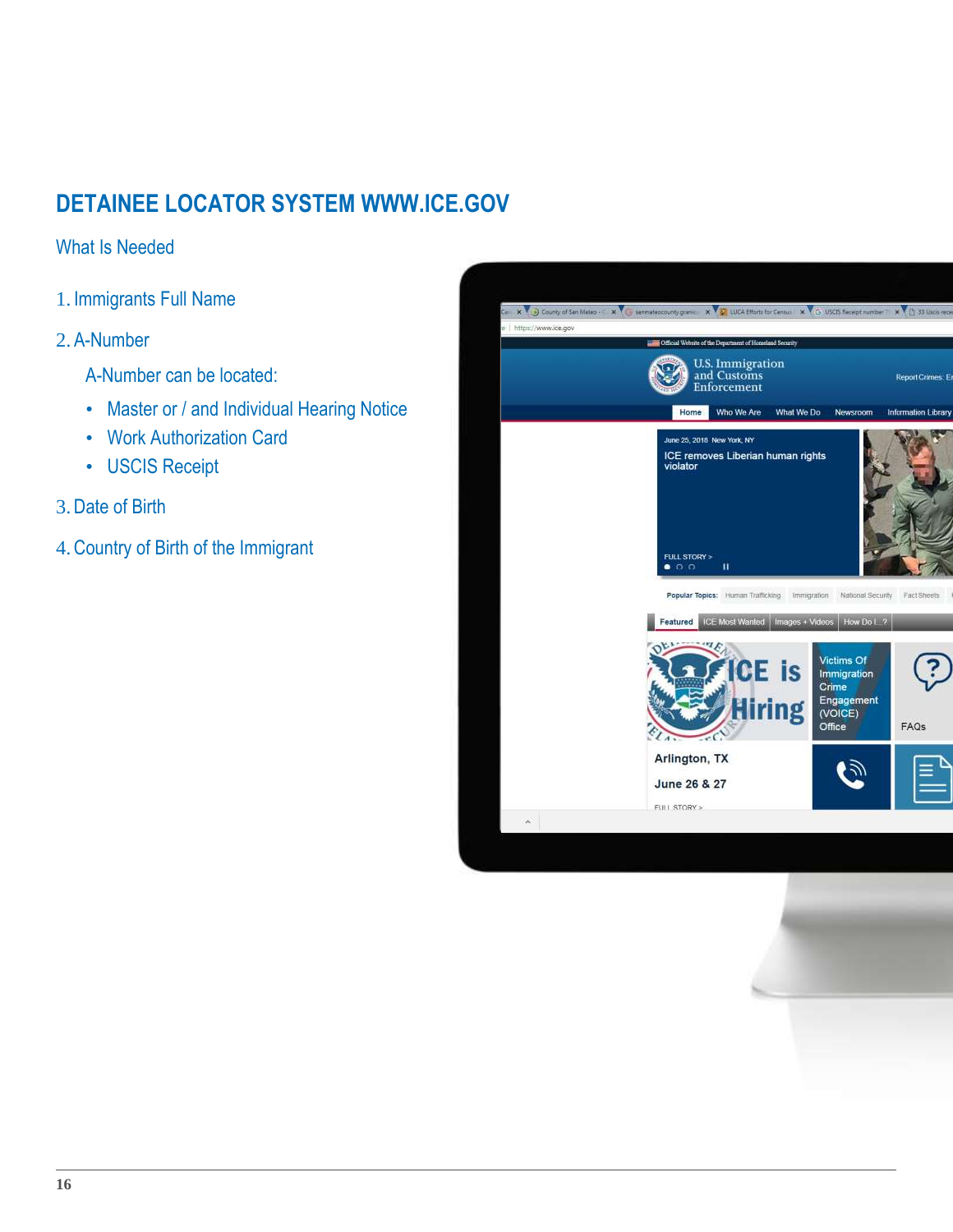COUNTY OF SAN MATEO IMMIGRATION TOOL KIT

OTHER RESOURCES

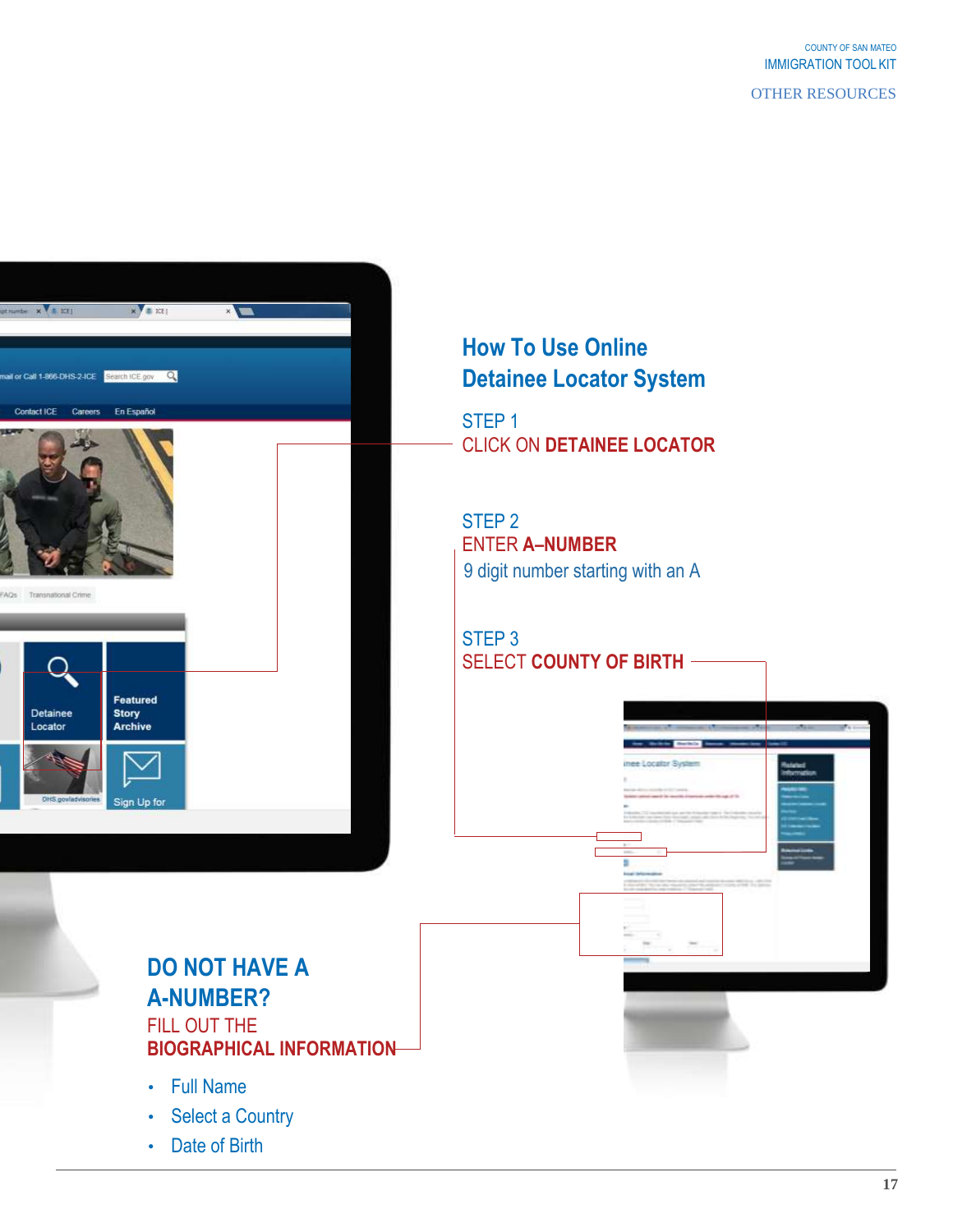# KNOW YOUR RIGHTS RED CARD

To print at home, use heavy weight paper, or card stock. Cut out the cards along the dotted lines. If you're unable to print on both sides, you can simply fold on the center line to make a 2-sided card. If you use a professional printer, we suggest you print 2-sided cards with white text on red card stock with rounded corners.



| Usted tiene derechos constitucionales:                                                                                                          | I do not wish to speak with you, answer your questions,<br>or sign or hand you any documents based on my 5th                                                                                                                                                                                                                                                                                                                                                          |  |
|-------------------------------------------------------------------------------------------------------------------------------------------------|-----------------------------------------------------------------------------------------------------------------------------------------------------------------------------------------------------------------------------------------------------------------------------------------------------------------------------------------------------------------------------------------------------------------------------------------------------------------------|--|
| · NO ABRA LA PUERTA si un agente de inmigración está tocando<br>la puerta.                                                                      | Amendment rights under the United States Constitution.<br>I do not give you permission to enter my home based<br>on my 4th Amendment rights under the United States<br>Constitution unless you have a warrant to enter, signed<br>by a judge or magistrate with my name on it that you slide<br>under the door.<br>I do not give you permission to search any of my<br>belongings based on my 4th Amendment rights.<br>I choose to exercise my constitutional rights. |  |
| · NO CONTESTE NINGUNA PREGUNTA de un agente de<br>inmigración si el trata de hablar con usted. Usted tiene el derecho<br>de mantenerse callado. |                                                                                                                                                                                                                                                                                                                                                                                                                                                                       |  |
| . NO FIRME NADA sin antes hablar con un abogado. Usted tiene<br>el derecho de hablar con un abogado.                                            |                                                                                                                                                                                                                                                                                                                                                                                                                                                                       |  |
| · Si usted està afuera de su casa, pregunte al agente si es libre para<br>irse y si dice que si, váyase con tranquilidad.                       |                                                                                                                                                                                                                                                                                                                                                                                                                                                                       |  |
| - ENTREGUE ESTA TARJETA AL AGENTE. Si usted está dentro<br>de su casa, muestre la tarjeta por la ventana o pásela debajo de                     |                                                                                                                                                                                                                                                                                                                                                                                                                                                                       |  |
| la puerta.                                                                                                                                      | These cards are available to citizens and noncitizens alike.                                                                                                                                                                                                                                                                                                                                                                                                          |  |
| You have constitutional rights:                                                                                                                 | I do not wish to speak with you, answer your questions,                                                                                                                                                                                                                                                                                                                                                                                                               |  |
| . DO NOT OPEN THE DOOR if an immigration agent is<br>knocking on the door.                                                                      | or sign or hand you any documents based on my 5th<br>Amendment rights under the United States Constitution.                                                                                                                                                                                                                                                                                                                                                           |  |
| . DO NOT ANSWER ANY QUESTIONS from an<br>immigration agent if they try to talk to you. You have the<br>right to remain silent.                  | I do not give you permission to enter my home based<br>on my 4th Amendment rights under the United States<br>Constitution unless you have a warrant to enter, signed                                                                                                                                                                                                                                                                                                  |  |
| . DO NOT SIGN ANYTHING without first speaking to a<br>lawyer. You have the right to speak with a lawyer.                                        | by a judge or magistrate with my name on it that you slide<br>under the door.                                                                                                                                                                                                                                                                                                                                                                                         |  |
| . If you are outside of your home, ask the agent if you are<br>free to leave and if they say yes, leave calmly.                                 | I do not give you permission to search any of my<br>belongings based on my 4th Amendment rights.                                                                                                                                                                                                                                                                                                                                                                      |  |
| • GIVE THIS CARD TO THE AGENT. If you are inside of<br>your home, show the card through the window or slide it                                  | I choose to exercise my constitutional rights.                                                                                                                                                                                                                                                                                                                                                                                                                        |  |
| under the door.                                                                                                                                 | These cards are available to citizens and noncitizens alike.                                                                                                                                                                                                                                                                                                                                                                                                          |  |
| 你有以下萧法赋與的權利:                                                                                                                                    | I do not wish to speak with you, answer your questions,                                                                                                                                                                                                                                                                                                                                                                                                               |  |
| ・如移民局人員敲門、不要開門。                                                                                                                                 | or sign or hand you any documents based on my 5th<br>Amendment rights under the United States Constitution.                                                                                                                                                                                                                                                                                                                                                           |  |
| ・如移民局人員想和你交談、不要回答任何問題。你有<br>權保持緘默。                                                                                                              | I do not give you permission to enter my home based<br>on my 4th Amendment rights under the United States<br>Constitution unless you have a warrant to enter, signed<br>by a judge or magistrate with my name on it that you slide<br>under the door.                                                                                                                                                                                                                 |  |
| ・未和律師諮詢之前,不要簽署任何文件。你有權和一<br>名律師交談。                                                                                                              |                                                                                                                                                                                                                                                                                                                                                                                                                                                                       |  |
| ・如你在家外面,問移民局人員你是否可以離開,如他<br>們答可以請鎮靜地離開。                                                                                                         | I do not give you permission to search any of my<br>belongings based on my 4th Amendment rights.                                                                                                                                                                                                                                                                                                                                                                      |  |
| ・出示此卡給移民局人員看。如你在家裡。可在窗口或                                                                                                                        | I choose to exercise my constitutional rights.                                                                                                                                                                                                                                                                                                                                                                                                                        |  |
| 門下面遞出去給他們看。                                                                                                                                     | These cards are available to citizens and noncitizens alike.                                                                                                                                                                                                                                                                                                                                                                                                          |  |